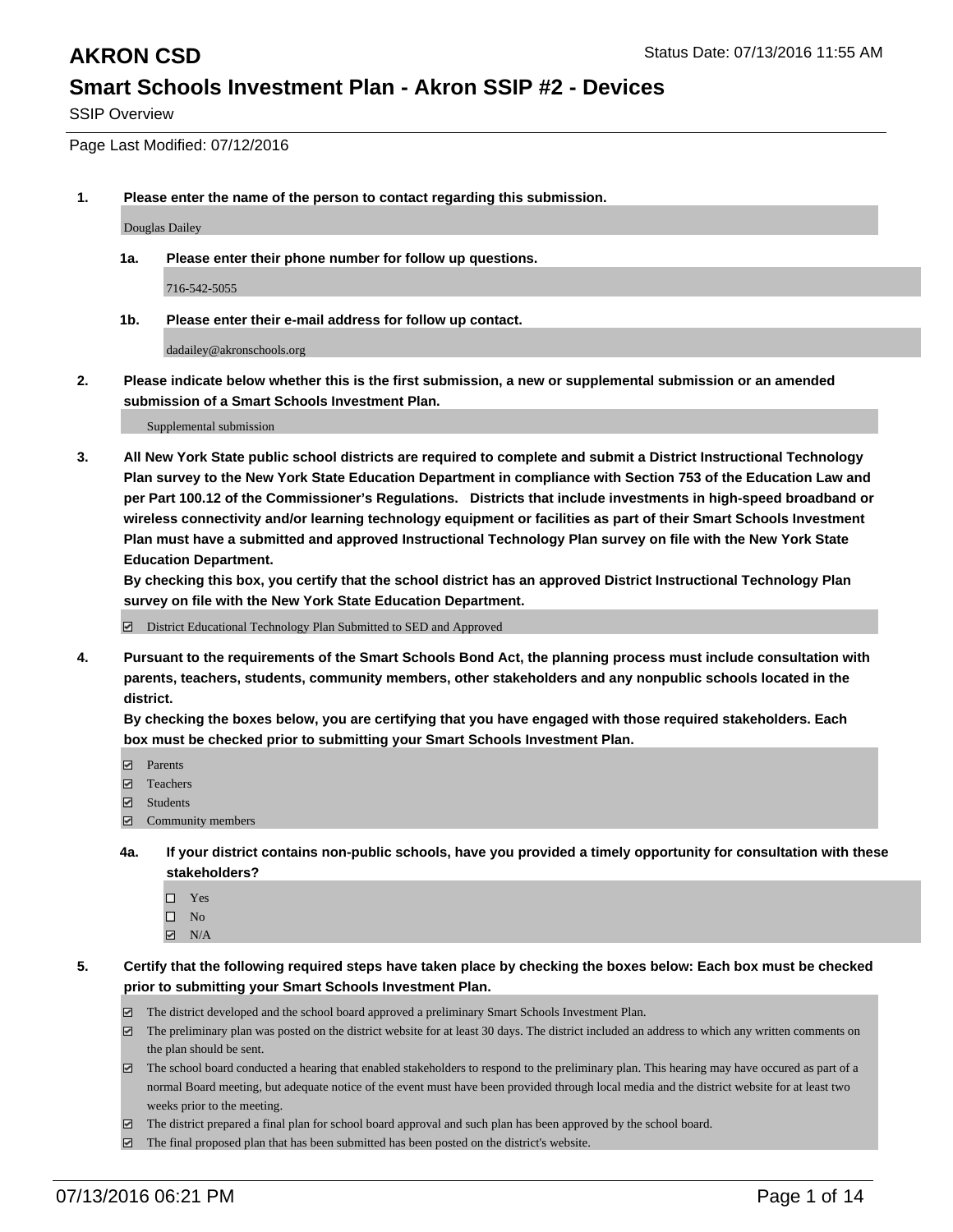SSIP Overview

Page Last Modified: 07/12/2016

**5a. Please upload the proposed Smart Schools Investment Plan (SSIP) that was posted on the district's website. Note that this should be different than your recently submitted Educational Technology Survey. The Final SSIP, as approved by the School Board, should also be posted on the website and remain there during the course of the projects contained therein.**

Final Akron Smart Schools Investment Plan #2.pdf

**6. Please enter an estimate of the total number of students and staff that will benefit from this Smart Schools Investment Plan based on the cumulative projects submitted to date.**

600

**7. An LEA/School District may partner with one or more other LEA/School Districts to form a consortium to pool Smart Schools Bond Act funds for a project that meets all other Smart School Bond Act requirements. Each school district participating in the consortium will need to file an approved Smart Schools Investment Plan for the project and submit a signed Memorandum of Understanding that sets forth the details of the consortium including the roles of each respective district.**

 $\Box$  The district plans to participate in a consortium to partner with other school district(s) to implement a Smart Schools project.

### **8. Please enter the name and 6-digit SED Code for each LEA/School District participating in the Consortium.**

| <b>Partner LEA/District</b> | <b>ISED BEDS Code</b> |
|-----------------------------|-----------------------|
| (No Response)               | (No Response)         |

**9. Please upload a signed Memorandum of Understanding with all of the participating Consortium partners.**

(No Response)

**10. Your district's Smart Schools Bond Act Allocation is:**

\$1,255,318

**11. Enter the budget sub-allocations by category that you are submitting for approval at this time. If you are not budgeting SSBA funds for a category, please enter 0 (zero.) If the value entered is \$0, you will not be required to complete that survey question.**

|                                       | Sub-        |
|---------------------------------------|-------------|
|                                       | Allocations |
| School Connectivity                   | 0           |
| Connectivity Projects for Communities | $\Omega$    |
| Classroom Technology                  | 252,328     |
| Pre-Kindergarten Classrooms           | $\Omega$    |
| Replace Transportable Classrooms      | $\Omega$    |
| High-Tech Security Features           | $\Omega$    |
| <b>Totals:</b>                        | 252,328.00  |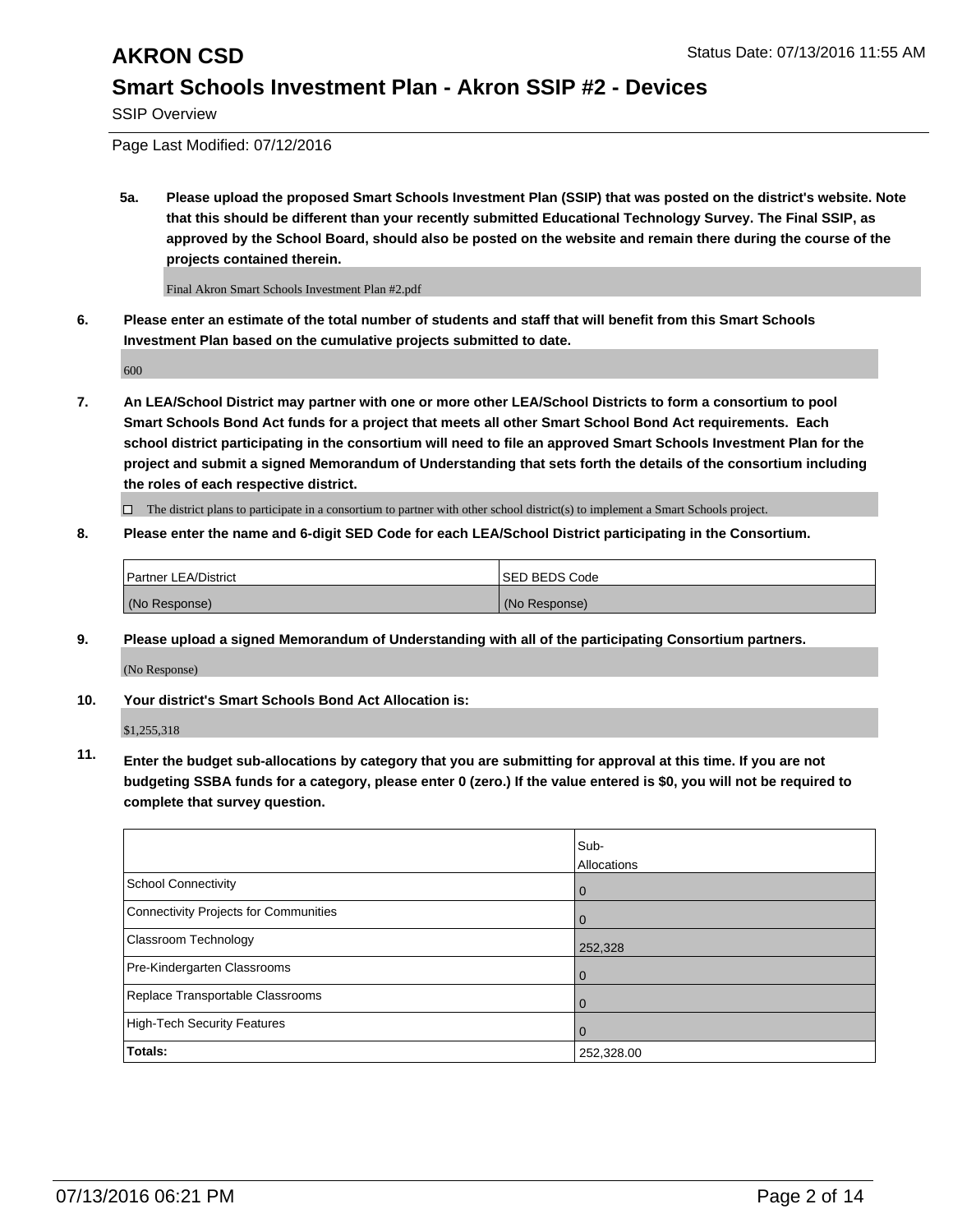School Connectivity

Page Last Modified: 07/12/2016

- **1. In order for students and faculty to receive the maximum benefit from the technology made available under the Smart Schools Bond Act, their school buildings must possess sufficient connectivity infrastructure to ensure that devices can be used during the school day. Smart Schools Investment Plans must demonstrate that:**
	- **sufficient infrastructure that meets the Federal Communications Commission's 100 Mbps per 1,000 students standard currently exists in the buildings where new devices will be deployed, or**
	- **is a planned use of a portion of Smart Schools Bond Act funds, or**
	- **is under development through another funding source.**

**Smart Schools Bond Act funds used for technology infrastructure or classroom technology investments must increase the number of school buildings that meet or exceed the minimum speed standard of 100 Mbps per 1,000 students and staff within 12 months. This standard may be met on either a contracted 24/7 firm service or a "burstable" capability. If the standard is met under the burstable criteria, it must be:**

**1. Specifically codified in a service contract with a provider, and**

**2. Guaranteed to be available to all students and devices as needed, particularly during periods of high demand, such as computer-based testing (CBT) periods.**

**Please describe how your district already meets or is planning to meet this standard within 12 months of plan submission.**

(No Response)

- **1a. If a district believes that it will be impossible to meet this standard within 12 months, it may apply for a waiver of this requirement, as described on the Smart Schools website. The waiver must be filed and approved by SED prior to submitting this survey.**
	- $\Box$  By checking this box, you are certifying that the school district has an approved waiver of this requirement on file with the New York State Education Department.
- **2. Connectivity Speed Calculator (Required)**

|                         | l Number of<br><b>Students</b> | Multiply by<br>100 Kbps | Divide by 1000 Current Speed<br>to Convert to<br>Required<br>Speed in Mb | lin Mb           | Expected<br>Speed to be<br>Attained Within   Required<br>12 Months | <b>Expected Date</b><br><b>When</b><br>Speed Will be<br>l Met |
|-------------------------|--------------------------------|-------------------------|--------------------------------------------------------------------------|------------------|--------------------------------------------------------------------|---------------------------------------------------------------|
| <b>Calculated Speed</b> | (No<br>Response)               | (No Response)           | (No<br>Response)                                                         | (No<br>Response) | (No<br>Response)                                                   | (No<br>Response)                                              |

### **3. Describe how you intend to use Smart Schools Bond Act funds for high-speed broadband and/or wireless connectivity projects in school buildings.**

(No Response)

**4. Describe the linkage between the district's District Instructional Technology Plan and the proposed projects. (There should be a link between your response to this question and your response to Question 1 in Part E. Curriculum and Instruction "What are the district's plans to use digital connectivity and technology to improve teaching and learning?)**

(No Response)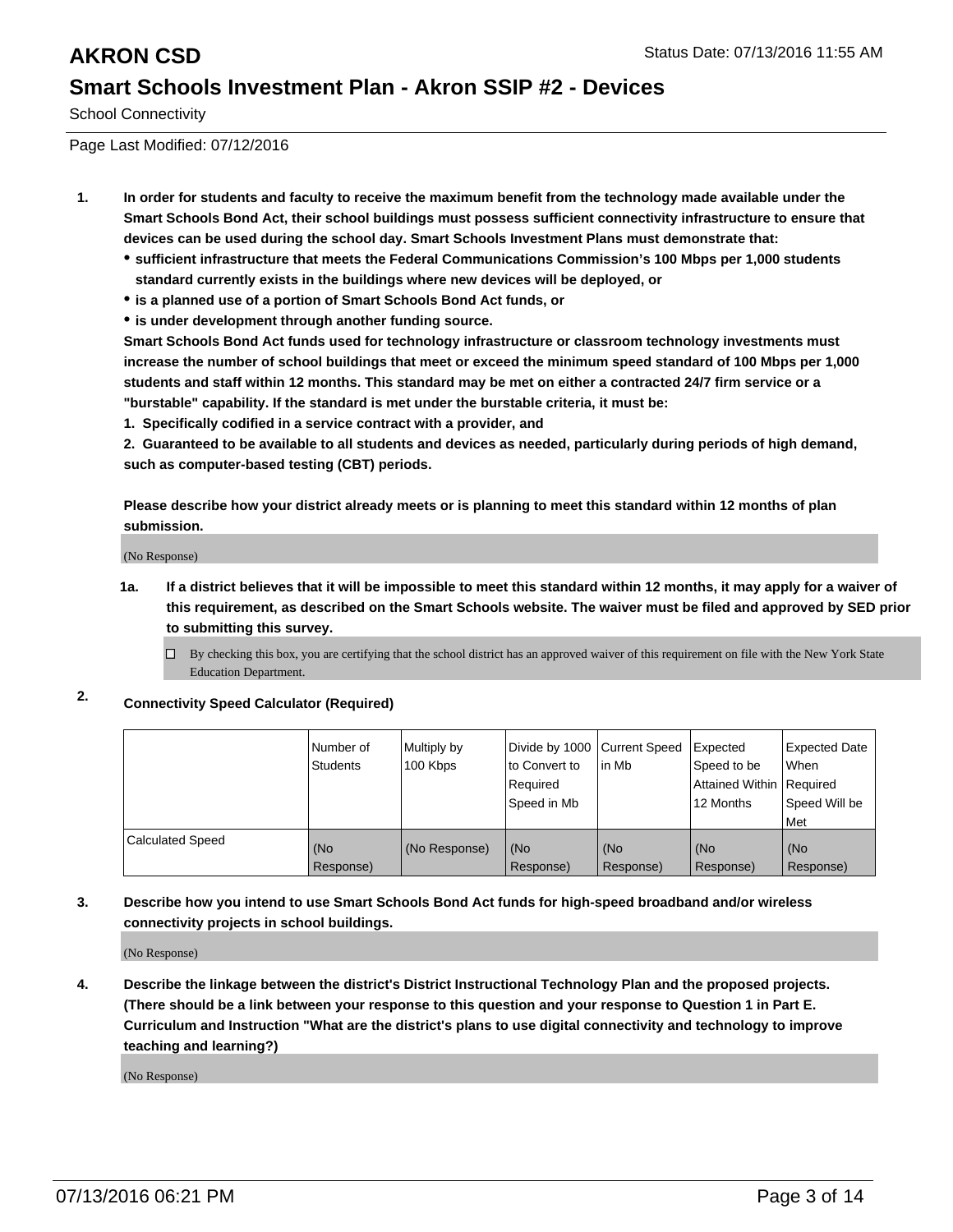School Connectivity

Page Last Modified: 07/12/2016

**5. If the district wishes to have students and staff access the Internet from wireless devices within the school building, or in close proximity to it, it must first ensure that it has a robust Wi-Fi network in place that has sufficient bandwidth to meet user demand.**

**Please describe how you have quantified this demand and how you plan to meet this demand.**

(No Response)

**6. As indicated on Page 5 of the guidance, the Office of Facilities Planning will have to conduct a preliminary review of all capital projects, including connectivity projects.**

| Project Number |  |
|----------------|--|
| (No Response)  |  |

**7. Certain high-tech security and connectivity infrastructure projects may be eligible for an expedited review process as determined by the Office of Facilities Planning.**

**Was your project deemed eligible for streamlined review?**

(No Response)

**8. Include the name and license number of the architect or engineer of record.**

| <b>Name</b>   | License Number |
|---------------|----------------|
| (No Response) | (No Response)  |

**9. If you are submitting an allocation for School Connectivity complete this table. Note that the calculated Total at the bottom of the table must equal the Total allocation for this category that you entered in the SSIP Overview overall budget.** 

|                                            | Sub-          |
|--------------------------------------------|---------------|
|                                            | Allocation    |
| Network/Access Costs                       | (No Response) |
| <b>Outside Plant Costs</b>                 | (No Response) |
| School Internal Connections and Components | (No Response) |
| Professional Services                      | (No Response) |
| Testing                                    | (No Response) |
| <b>Other Upfront Costs</b>                 | (No Response) |
| <b>Other Costs</b>                         | (No Response) |
| Totals:                                    |               |

| Select the allowable expenditure | Item to be purchased | Quantity      | Cost per Item | <b>Total Cost</b> |
|----------------------------------|----------------------|---------------|---------------|-------------------|
| type.                            |                      |               |               |                   |
| Repeat to add another item under |                      |               |               |                   |
| each type.                       |                      |               |               |                   |
| (No Response)                    | (No Response)        | (No Response) | (No Response) | (No Response)     |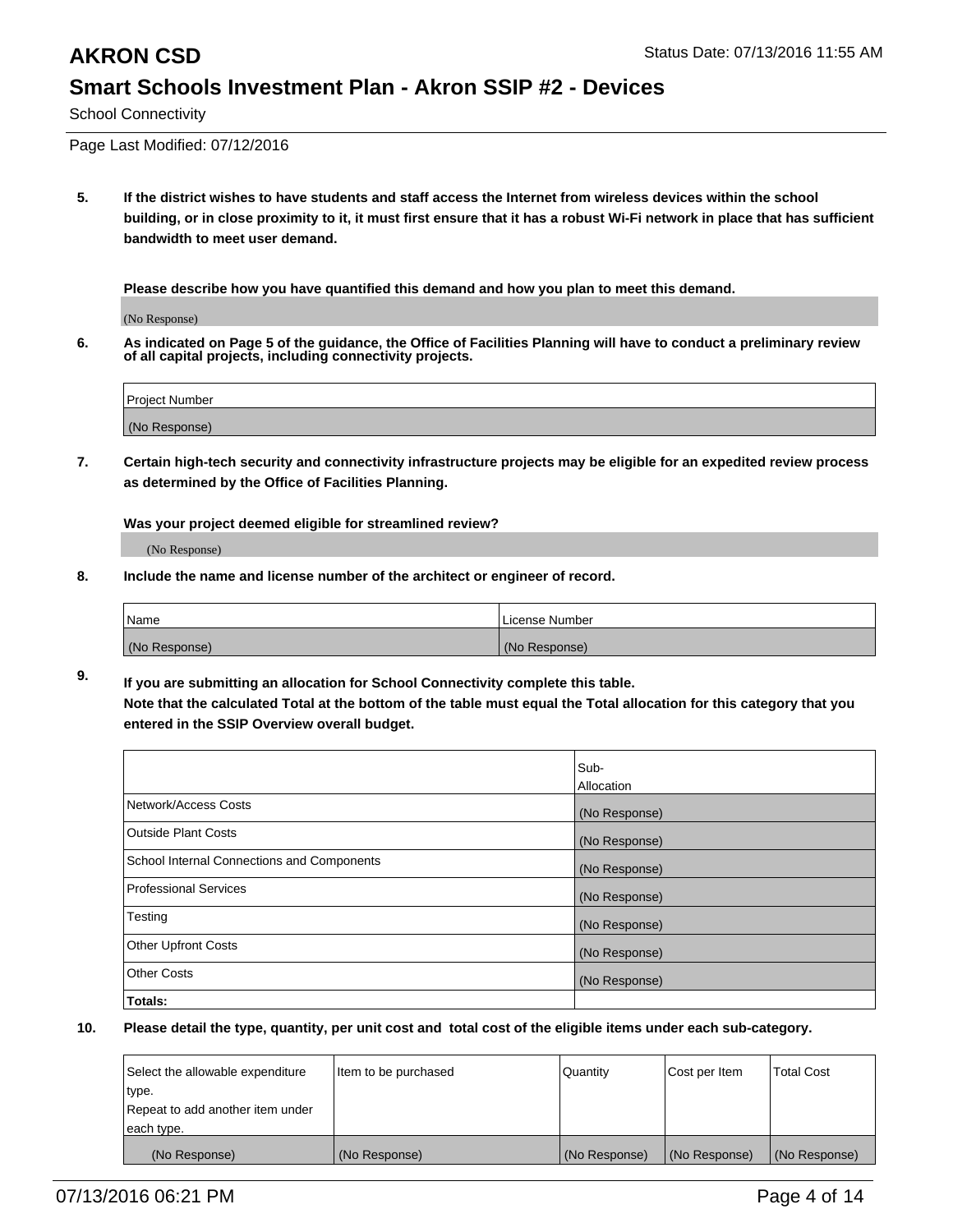Community Connectivity (Broadband and Wireless)

Page Last Modified: 07/12/2016

**1. Describe how you intend to use Smart Schools Bond Act funds for high-speed broadband and/or wireless connectivity projects in the community.**

(No Response)

**2. Please describe how the proposed project(s) will promote student achievement and increase student and/or staff access to the Internet in a manner that enhances student learning and/or instruction outside of the school day and/or school building.**

(No Response)

**3. Community connectivity projects must comply with all the necessary local building codes and regulations (building and related permits are not required prior to plan submission).**

 $\Box$  I certify that we will comply with all the necessary local building codes and regulations.

**4. Please describe the physical location of the proposed investment.**

(No Response)

**5. Please provide the initial list of partners participating in the Community Connectivity Broadband Project, along with their Federal Tax Identification (Employer Identification) number.**

| Project Partners | Federal ID#   |
|------------------|---------------|
| (No Response)    | (No Response) |

**6. If you are submitting an allocation for Community Connectivity, complete this table. Note that the calculated Total at the bottom of the table must equal the Total allocation for this category that you**

**entered in the SSIP Overview overall budget.**

|                                    | Sub-Allocation |
|------------------------------------|----------------|
| Network/Access Costs               | (No Response)  |
| <b>Outside Plant Costs</b>         | (No Response)  |
| <b>Tower Costs</b>                 | (No Response)  |
| <b>Customer Premises Equipment</b> | (No Response)  |
| <b>Professional Services</b>       | (No Response)  |
| Testing                            | (No Response)  |
| <b>Other Upfront Costs</b>         | (No Response)  |
| <b>Other Costs</b>                 | (No Response)  |
| Totals:                            |                |

| Select the allowable expenditure | Item to be purchased | <b>Quantity</b> | Cost per Item | Total Cost    |
|----------------------------------|----------------------|-----------------|---------------|---------------|
| type.                            |                      |                 |               |               |
| Repeat to add another item under |                      |                 |               |               |
| each type.                       |                      |                 |               |               |
| (No Response)                    | (No Response)        | (No Response)   | (No Response) | (No Response) |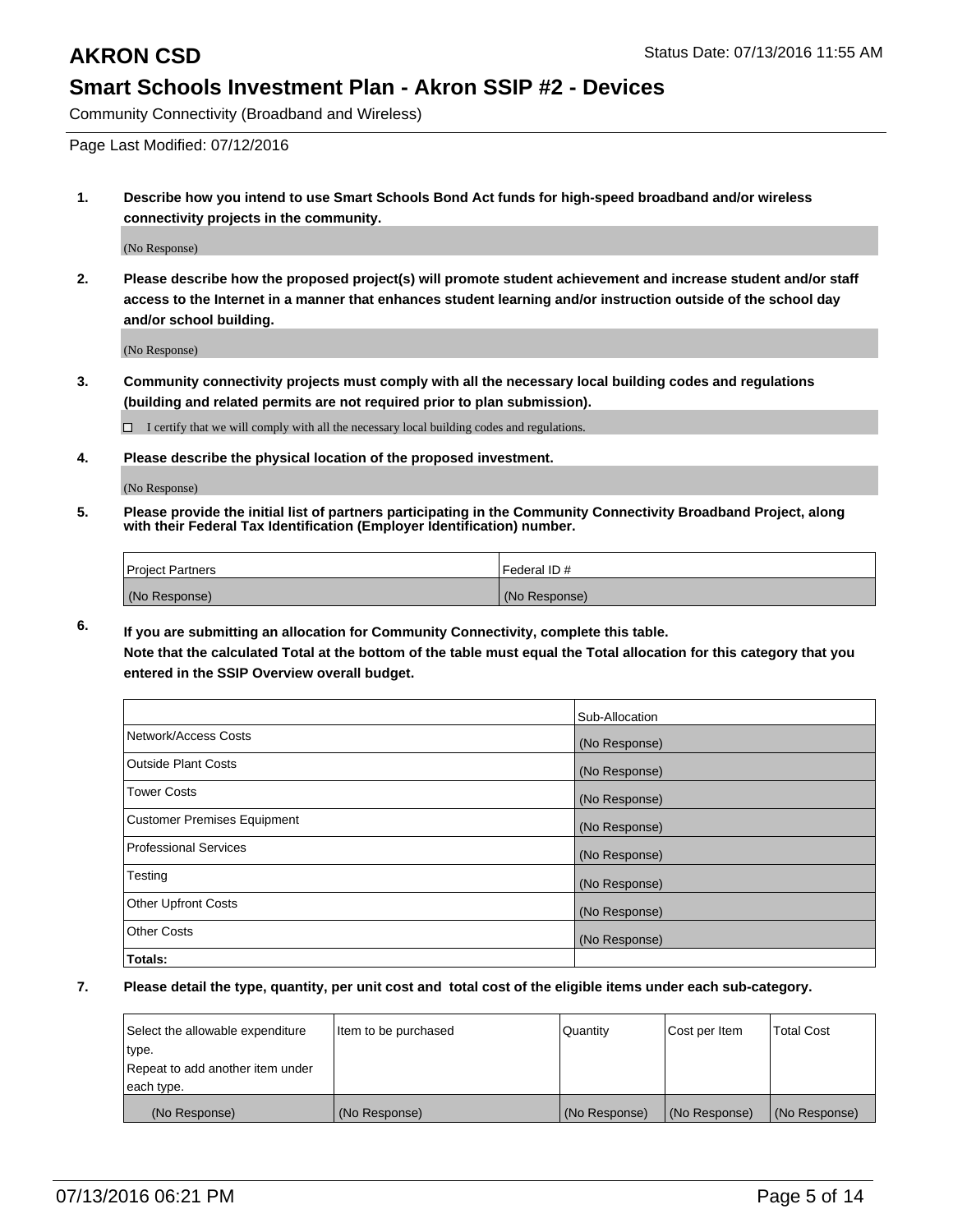Classroom Learning Technology

Page Last Modified: 07/12/2016

**1. In order for students and faculty to receive the maximum benefit from the technology made available under the Smart Schools Bond Act, their school buildings must possess sufficient connectivity infrastructure to ensure that devices can be used during the school day. Smart Schools Investment Plans must demonstrate that sufficient infrastructure that meets the Federal Communications Commission's 100 Mbps per 1,000 students standard currently exists in the buildings where new devices will be deployed, or is a planned use of a portion of Smart Schools Bond Act funds, or is under development through another funding source.**

**Smart Schools Bond Act funds used for technology infrastructure or classroom technology investments must increase the number of school buildings that meet or exceed the minimum speed standard of 100 Mbps per 1,000 students and staff within 12 months. This standard may be met on either a contracted 24/7 firm service or a "burstable" capability. If the standard is met under the burstable criteria, it must be:**

**1. Specifically codified in a service contract with a provider, and**

**2. Guaranteed to be available to all students and devices as needed, particularly during periods of high demand, such as computer-based testing (CBT) periods.**

**Please describe how your district already meets or is planning to meet this standard within 12 months of plan submission.**

This district already meets the minimum standard of 100 Mbps per 1,000 students however a previously submitted SSIP will improve our current infrastructure with more and better access points and switches. The upgrade in infrastructure will allow more of these devices to connect at a higher speed.

**1a. If a district believes that it will be impossible to meet this standard within 12 months, it may apply for a waiver of this requirement, as described on the Smart Schools website. The waiver must be filed and approved by SED prior to submitting this survey.**

 $\Box$  By checking this box, you are certifying that the school district has an approved waiver of this requirement on file with the New York State Education Department.

## **2. Connectivity Speed Calculator (Required)**

|                  | Number of | Multiply by | Divide by 1000 Current Speed |         | Expected                   | Expected Date |
|------------------|-----------|-------------|------------------------------|---------|----------------------------|---------------|
|                  | Students  | 100 Kbps    | Ito Convert to               | l in Mb | Speed to be                | <b>When</b>   |
|                  |           |             | Required                     |         | Attained Within   Required |               |
|                  |           |             | Speed in Mb                  |         | 12 Months                  | Speed Will be |
|                  |           |             |                              |         |                            | <b>Met</b>    |
| Calculated Speed | 1.381     | 138.100     | 138.1                        | 1000    | 1000                       | current       |

### **3. If the district wishes to have students and staff access the Internet from wireless devices within the school building, or in close proximity to it, it must first ensure that it has a robust Wi-Fi network in place that has sufficient bandwidth to meet user demand.**

### **Please describe how you have quantified this demand and how you plan to meet this demand.**

This demand was addressed in a previous SSIP. Our district currently has sixty-six 802.11n access points located in hallways every 2-3 rooms apart. A previously submitted SSIP will replace and expand the number of access points to 190. These new access points will be 802.11ac and will be located in every instructional room and multiple access points in larger areas (cafeterias, auditorium, gyms, etc.). Also being replaced is every network switch in every wiring closet and our core switch in the server room. These new switches will allow for the power over ethernet (POE) that the new access points require.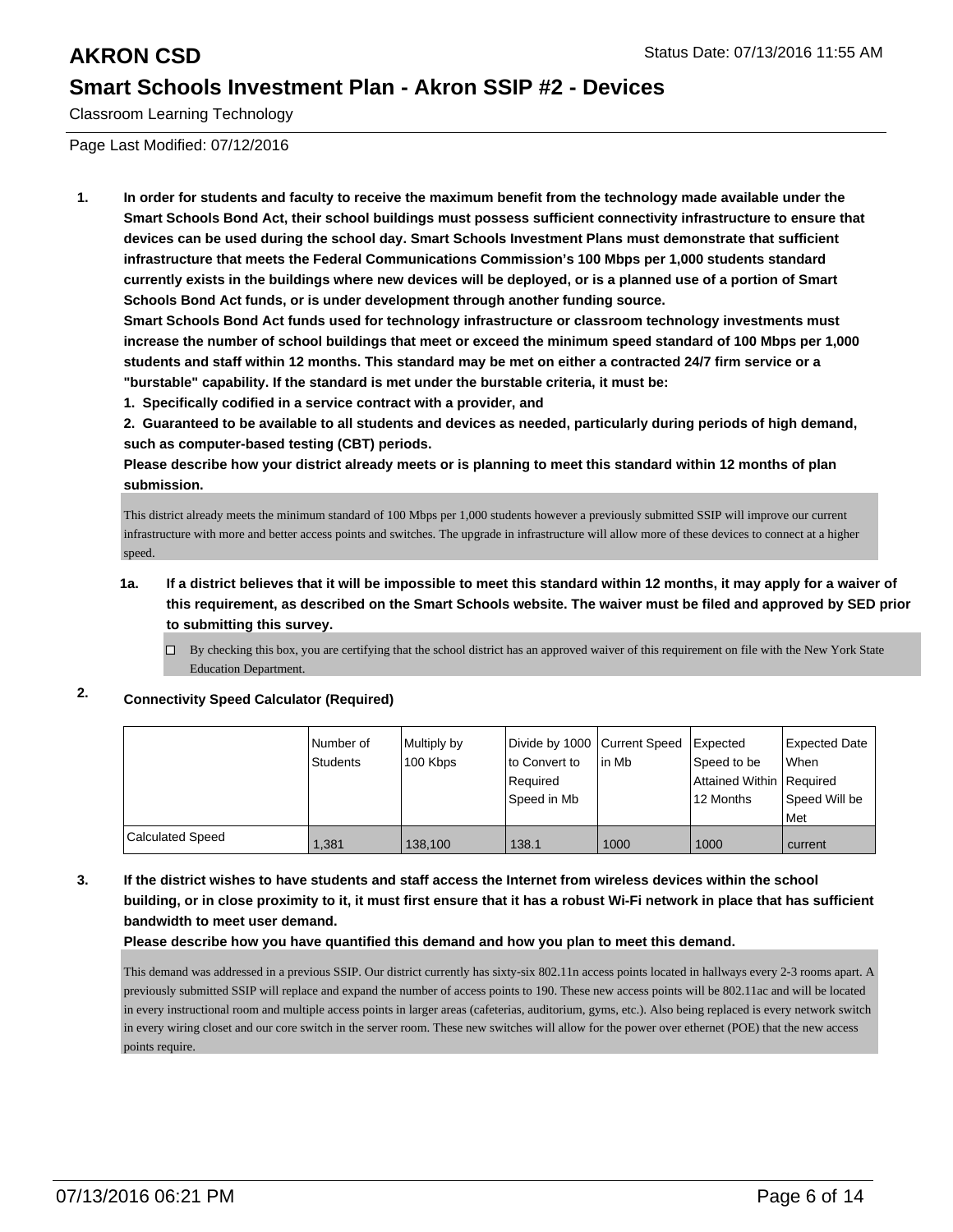Classroom Learning Technology

Page Last Modified: 07/12/2016

**4. All New York State public school districts are required to complete and submit an Instructional Technology Plan survey to the New York State Education Department in compliance with Section 753 of the Education Law and per Part 100.12 of the Commissioner's Regulations.**

**Districts that include educational technology purchases as part of their Smart Schools Investment Plan must have a submitted and approved Instructional Technology Plan survey on file with the New York State Education Department.**

- By checking this box, you are certifying that the school district has an approved Instructional Technology Plan survey on file with the New York State Education Department.
- **5. Describe the devices you intend to purchase and their compatibility with existing or planned platforms or systems. Specifically address the adequacy of each facility's electrical, HVAC and other infrastructure necessary to install and support the operation of the planned technology.**

The district is purchasing Chromebooks, cases, carts, and extra power supplies in ths SSIP. With the purchase of these Chromebooks the district has been building a Google for Education domain and will be migrating the current email system to Gmail. These devices are designed to work in conjunction with our learning management system, giving students 24/7 access to the content being provided by their teachers and resources available on the internet. The wireless infrastructure has been addressed with a previous SSIP. HVAC and electrical are not expected to be impacted. There will be a reduction of desktop PCs in the district. "Charging stations" in the libraries, cafeterias, and classrooms will be established for students who forget to charge their device or deplete their charge throughout the day.

- **6. Describe how the proposed technology purchases will:**
	- **> enhance differentiated instruction;**
	- **> expand student learning inside and outside the classroom;**
	- **> benefit students with disabilities and English language learners; and**
	- **> contribute to the reduction of other learning gaps that have been identified within the district.**

**The expectation is that districts will place a priority on addressing the needs of students who struggle to succeed in a rigorous curriculum. Responses in this section should specifically address this concern and align with the district's Instructional Technology Plan (in particular Question 2 of E. Curriculum and Instruction: "Does the district's instructional technology plan address the needs of students with disabilities to ensure equitable access to instruction, materials and assessments?" and Question 3 of the same section: "Does the district's instructional technology plan address the provision of assistive technology specifically for students with disabilities to ensure access to and participation in the general curriculum?"**

These devices in conjunction with our learning management system will give students 24/7 access to valuable content from the teachers and the abundent amount of information available from internet sources. Studies show that these types of devices increase the amount of student engagement in the classroom and at home. These devices increase the ability for students to work collabratively with other students within their class, school, district, state, nation and world. Students can collaborate in a virtual environment without being physically near each other increasing the amount of collaboration time beyond the traditional class period. These devices in conjunction with our learning management system, Google domain, and Gmail allow for electronic transfer of assignments and assessments. This electronic transfer allows for quicker feedback from teachers on how students are doing. These devices allow our teachers the opportunity to explore "flipped classroom" environments where much of the students learning is done outside of the classroom allowing the teacher more time for differentiated instruction when the students come back to class. Applications and extensions associated with Google for Education allow differentiated instruction for students by presenting material to the student at their own pace and ability level. Chromebooks are a vehicle for assistive technology for our students with disabilities and ELL students. The devices allow programs such as Google translate, Co:Writer, and SNAPP that will provide access to the curriculum for these students. Having a 24/7 device allows our students a greater opportunity to practice, remediate, and reinforce instruction that occured during the school day. Since these devices are internet driven it is easier to integrate subjects and real world issues.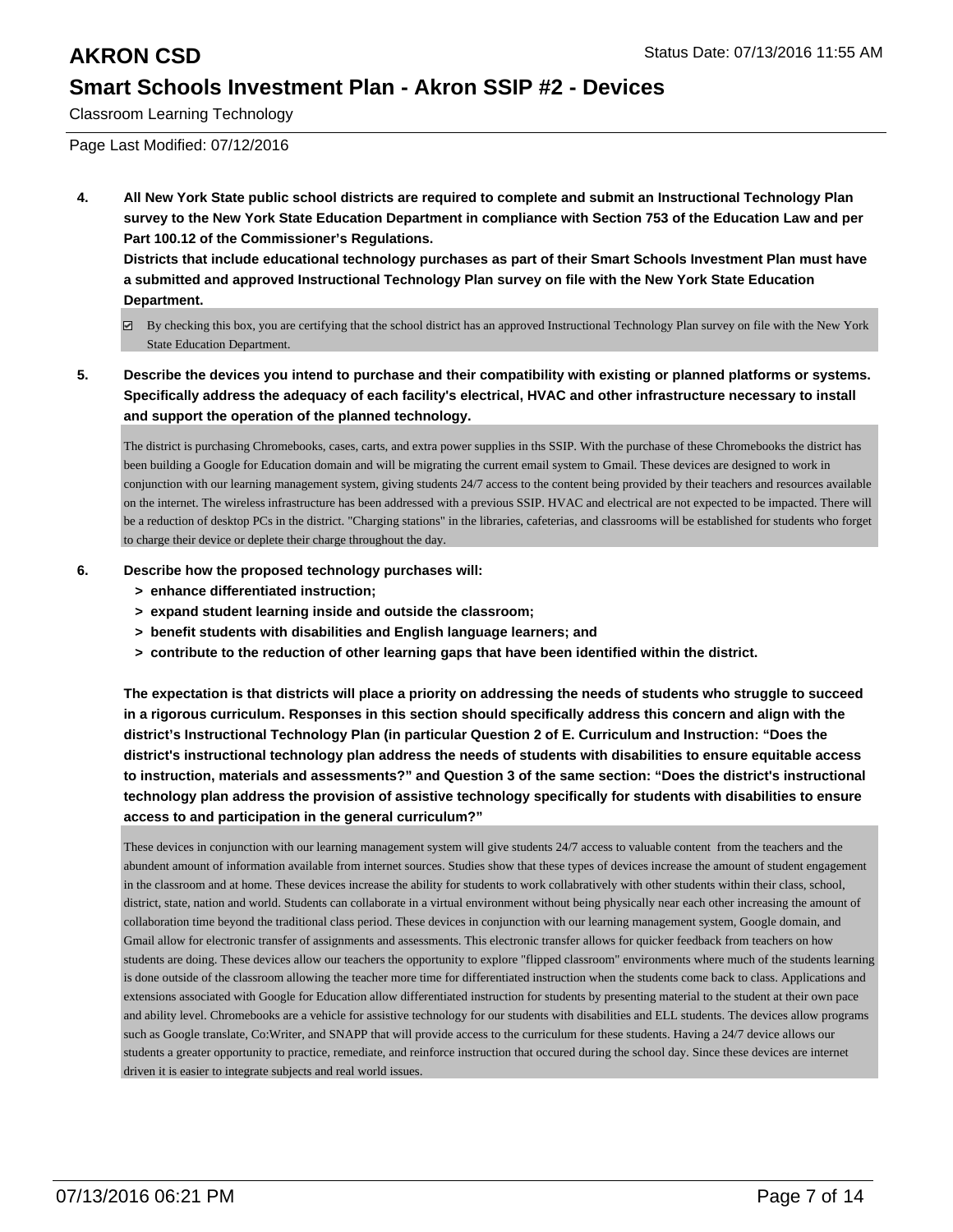Classroom Learning Technology

Page Last Modified: 07/12/2016

**7. Where appropriate, describe how the proposed technology purchases will enhance ongoing communication with parents and other stakeholders and help the district facilitate technology-based regional partnerships, including distance learning and other efforts.**

These devices give students the ability to show parents what they are doing in school. The proposed technology allows for parents to see their childs progress in each content area through the learning management system 'Parent Portal'. By parents getting involved with what the student is doing in school it increases communication and collaboration between home and school. The collaborative nature of Google Apps for Education increase the ability for students to work with other students within their class, school, district, state, nation and world. Students can collaborate in a virtual environment without being physically near each other increasing the amount of collaboration time beyond the traditional class period. The cameras built in to these devices allow for face to face collaboration meetings with other students anywhere in the world.

**8. Describe the district's plan to provide professional development to ensure that administrators, teachers and staff can employ the technology purchased to enhance instruction successfully.**

**Note: This response should be aligned and expanded upon in accordance with your district's response to Question 1 of F. Professional Development of your Instructional Technology Plan: "Please provide a summary of professional development offered to teachers and staff, for the time period covered by this plan, to support technology to enhance teaching and learning. Please include topics, audience and method of delivery within your summary."**

Professional development will be ongoing and extensive throughout the summer and school year. The district has purchased BOCES services which include a Technology Integrator for 108 days out of the 180 day school year. Professional development will be provided via pull out and push in sessions with teachers and administrators. Pull-out sessions will be either half-day or full-day. Push-in sessions will typically be a period in length. Mass trainings will occur on staff development days.

| <b>Topic</b>            | <b>Audience</b> | <b>Method of Delivery</b> |
|-------------------------|-----------------|---------------------------|
| Intro to Schoolgy (LMS) | A <sub>11</sub> | pull-out                  |
| Advanced Schoology(LMS) | Teachers        | pull-out/push-in          |
| Chromebook basics       | A <sub>11</sub> | pull-out/push-in          |
| Intro to GAFE           | All             | mass training             |
| Gmail                   | All             | mass training/push-in     |
| Google drive            | A <sub>11</sub> | pull-out/push-in          |
| Google Docs             | All             | pull-out/push-in          |
| Google Slides           | All             | pull-out/push-in          |
| Google Forms            | A <sub>11</sub> | pull-out/push-in          |
| <b>Goolge Sheets</b>    | All             | pull-out/push-in          |
| Google Extensions       | All             | pull-out/push-in          |
| Goolge Apps             | All             | pull-out/push-in          |

- **9. Districts must contact the SUNY/CUNY teacher preparation program that supplies the largest number of the district's new teachers to request advice on innovative uses and best practices at the intersection of pedagogy and educational technology.**
	- $\boxtimes$  By checking this box, you certify that you have contacted the SUNY/CUNY teacher preparation program that supplies the largest number of your new teachers to request advice on these issues.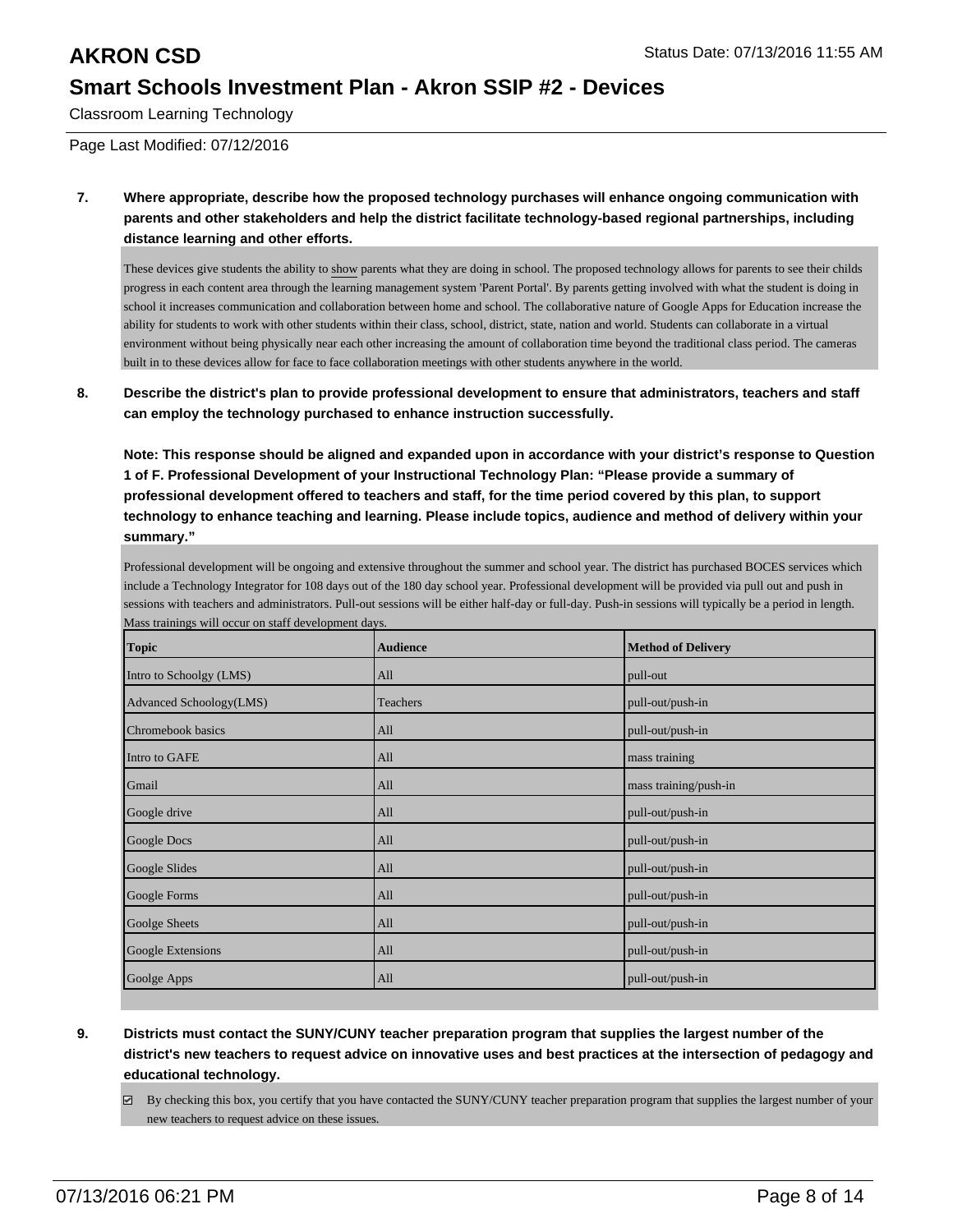Classroom Learning Technology

Page Last Modified: 07/12/2016

**10. A district whose Smart Schools Investment Plan proposes the purchase of technology devices and other hardware must account for nonpublic schools in the district.**

**Are there nonpublic schools within your school district?**

- $\Box$  Yes
- **☑** No

## **11. Nonpublic Classroom Technology Loan Calculator**

**The Smart Schools Bond Act provides that any Classroom Learning Technology purchases made using Smart Schools funds shall be lent, upon request, to nonpublic schools in the district. However, no school district shall be required to loan technology in amounts greater than the total obtained and spent on technology pursuant to the Smart Schools Bond Act and the value of such loan may not exceed the total of \$250 multiplied by the nonpublic school enrollment in the base year at the time of enactment. See:**

**http://www.p12.nysed.gov/mgtserv/smart\_schools/docs/Smart\_Schools\_Bond\_Act\_Guidance\_04.27.15\_Final.pdf.**

|                                     | l 1. Classroom<br>Technology<br>Sub-allocation                                      | 2. Public<br>Enrollment<br>$(2014 - 15)$ | 3. Nonpublic<br><b>Enrollment</b><br>$(2014 - 15)$ | l 4. Sum of<br>Public and<br>l Nonpublic<br>Enrollment | 15. Total Per<br><b>Pupil Sub-</b><br>Iallocation | 6. Total<br>Nonpublic Loan  <br>Amount |
|-------------------------------------|-------------------------------------------------------------------------------------|------------------------------------------|----------------------------------------------------|--------------------------------------------------------|---------------------------------------------------|----------------------------------------|
| Calculated Nonpublic Loan<br>Amount | (No Response) (No Response) (No Response) (No Response) (No Response) (No Response) |                                          |                                                    |                                                        |                                                   |                                        |

**12. To ensure the sustainability of technology purchases made with Smart Schools funds, districts must demonstrate a long-term plan to maintain and replace technology purchases supported by Smart Schools Bond Act funds. This sustainability plan shall demonstrate a district's capacity to support recurring costs of use that are ineligible for Smart Schools Bond Act funding such as device maintenance, technical support, Internet and wireless fees, maintenance of hotspots, staff professional development, building maintenance and the replacement of incidental items. Further, such a sustainability plan shall include a long-term plan for the replacement of purchased devices and equipment at the end of their useful life with other funding sources.**

 $\boxtimes$  By checking this box, you certify that the district has a sustainability plan as described above.

**13. Districts must ensure that devices purchased with Smart Schools Bond funds will be distributed, prepared for use, maintained and supported appropriately. Districts must maintain detailed device inventories in accordance with generally accepted accounting principles.**

By checking this box, you certify that the district has a distribution and inventory management plan and system in place.

**14. If you are submitting an allocation for Classroom Learning Technology complete this table. Note that the calculated Total at the bottom of the table must equal the Total allocation for this category that you entered in the SSIP Overview overall budget.**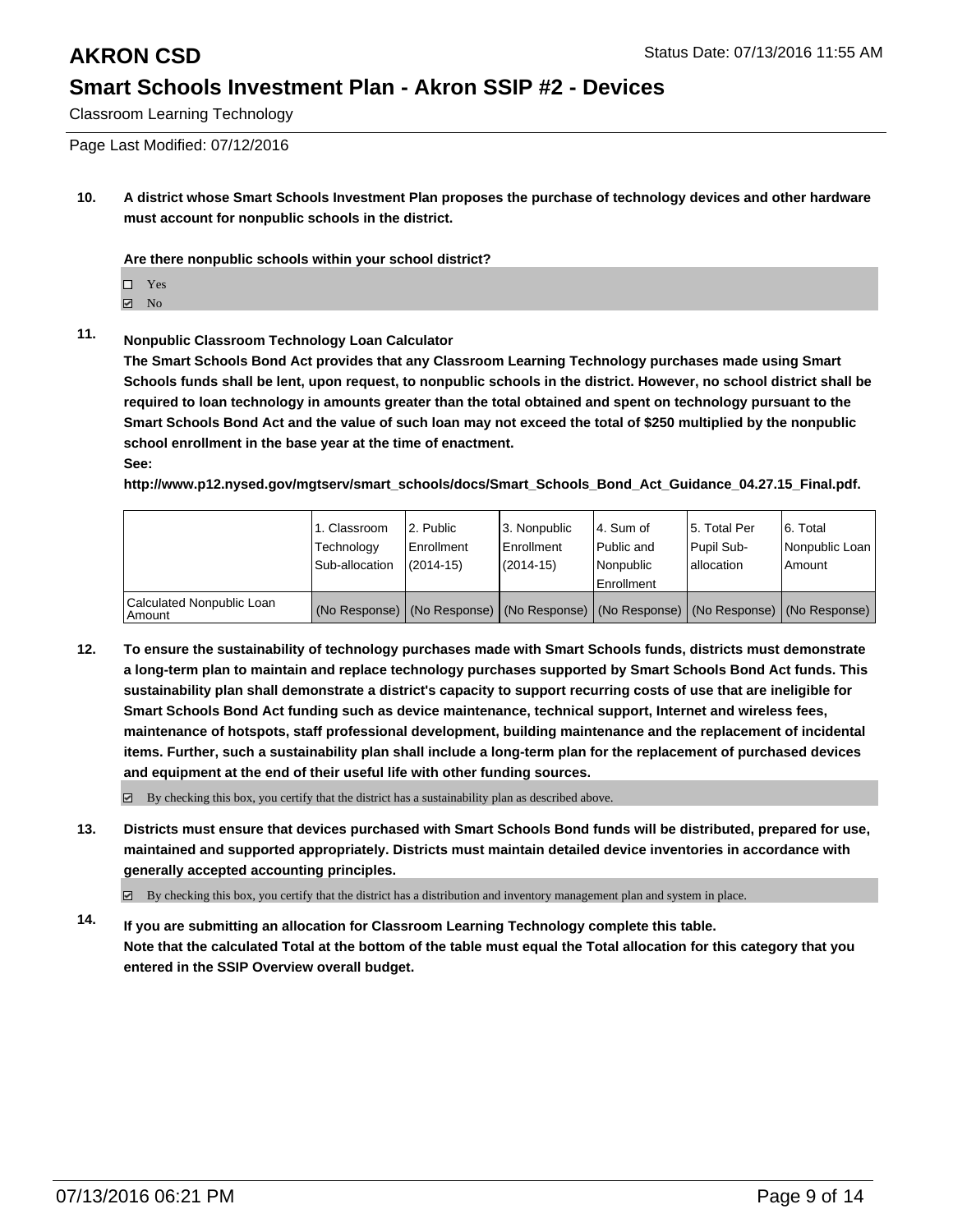Classroom Learning Technology

Page Last Modified: 07/12/2016

|                          | Sub-Allocation |
|--------------------------|----------------|
| Interactive Whiteboards  | $\overline{0}$ |
| Computer Servers         | l 0            |
| <b>Desktop Computers</b> | $\overline{0}$ |
| <b>Laptop Computers</b>  | 206,700        |
| <b>Tablet Computers</b>  | l 0            |
| <b>Other Costs</b>       | 45,628         |
| Totals:                  | 252,328.00     |

| Select the allowable expenditure<br>type.<br>Repeat to add another item under<br>each type. | Item to be Purchased                     | Quantity | Cost per Item | <b>Total Cost</b> |
|---------------------------------------------------------------------------------------------|------------------------------------------|----------|---------------|-------------------|
| <b>Laptop Computers</b>                                                                     | Dell Chromebook 11 - 4GB<br>touchscreen  | 650      | 318           | 206,700           |
| <b>Other Costs</b>                                                                          | Google Chrome OS licenses                | 650      | 25            | 16,218            |
| <b>Other Costs</b>                                                                          | Dell 65W AC power supplies               | 200      | 67            | 13,400            |
| <b>Other Costs</b>                                                                          | Ergotron 30 Chromebook charging<br>carts | 5        | 1,102         | 5,510             |
| <b>Other Costs</b>                                                                          | Kensington Chromebook computer<br>cases  | 600      | 18            | 10.500            |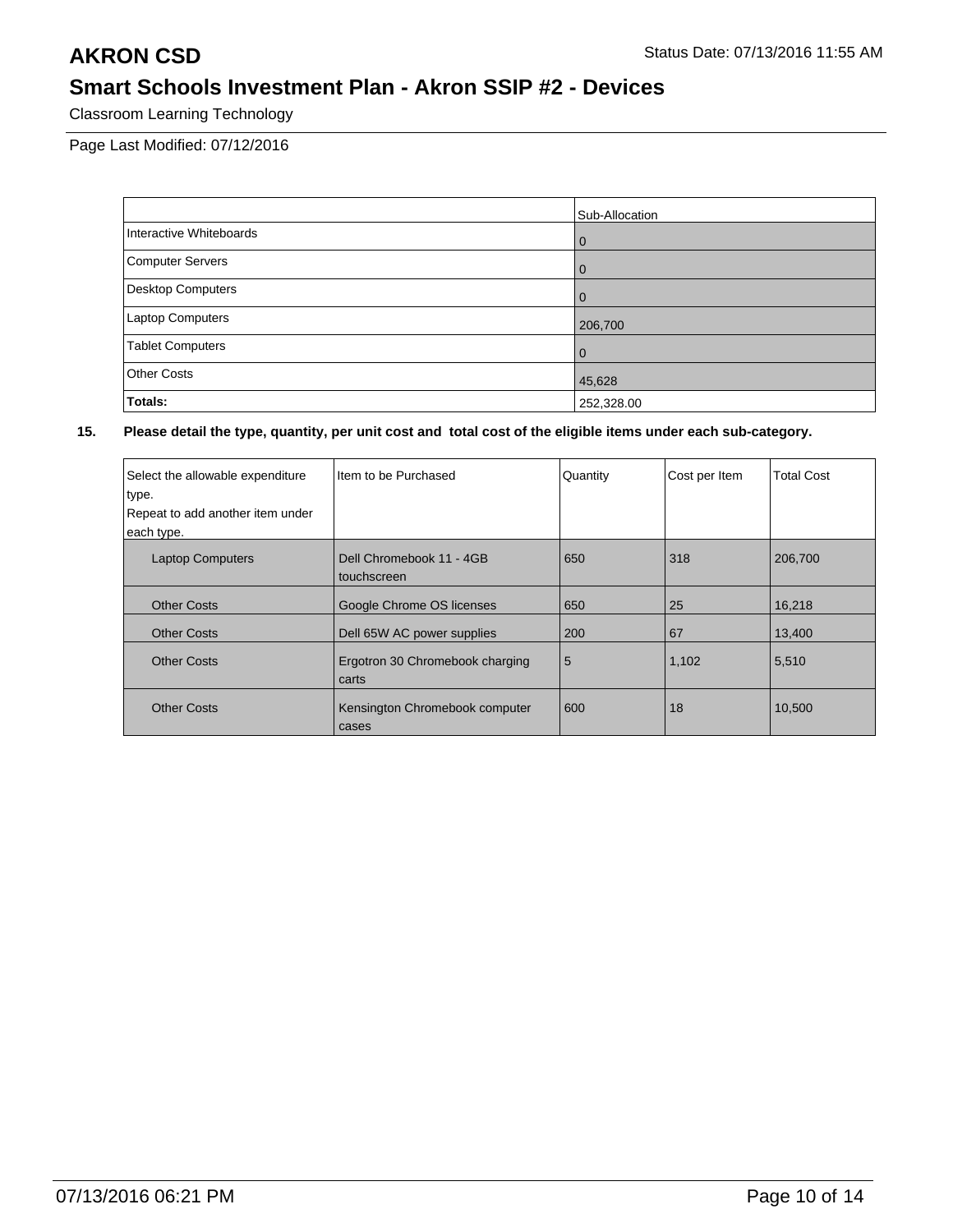Pre-Kindergarten Classrooms

Page Last Modified: 07/12/2016

**1. Provide information regarding how and where the district is currently serving pre-kindergarten students and justify the need for additional space with enrollment projections over 3 years.**

(No Response)

- **2. Describe the district's plan to construct, enhance or modernize education facilities to accommodate prekindergarten programs. Such plans must include:**
	- **Specific descriptions of what the district intends to do to each space;**
	- **An affirmation that pre-kindergarten classrooms will contain a minimum of 900 square feet per classroom;**
	- **The number of classrooms involved;**
	- **The approximate construction costs per classroom; and**
	- **Confirmation that the space is district-owned or has a long-term lease that exceeds the probable useful life of the improvements.**

(No Response)

**3. Smart Schools Bond Act funds may only be used for capital construction costs. Describe the type and amount of additional funds that will be required to support ineligible ongoing costs (e.g. instruction, supplies) associated with any additional pre-kindergarten classrooms that the district plans to add.**

(No Response)

**4. All plans and specifications for the erection, repair, enlargement or remodeling of school buildings in any public school district in the State must be reviewed and approved by the Commissioner. Districts that plan capital projects using their Smart Schools Bond Act funds will undergo a Preliminary Review Process by the Office of Facilities Planning.**

| Project Number |  |
|----------------|--|
| (No Response)  |  |

**5. If you have made an allocation for Pre-Kindergarten Classrooms, complete this table.**

**Note that the calculated Total at the bottom of the table must equal the Total allocation for this category that you entered in the SSIP Overview overall budget.**

|                                          | Sub-Allocation |
|------------------------------------------|----------------|
| Construct Pre-K Classrooms               | (No Response)  |
| Enhance/Modernize Educational Facilities | (No Response)  |
| <b>Other Costs</b>                       | (No Response)  |
| Totals:                                  |                |

| Select the allowable expenditure | litem to be purchased | Quantity      | Cost per Item | <b>Total Cost</b> |
|----------------------------------|-----------------------|---------------|---------------|-------------------|
| type.                            |                       |               |               |                   |
| Repeat to add another item under |                       |               |               |                   |
| each type.                       |                       |               |               |                   |
| (No Response)                    | (No Response)         | (No Response) | (No Response) | (No Response)     |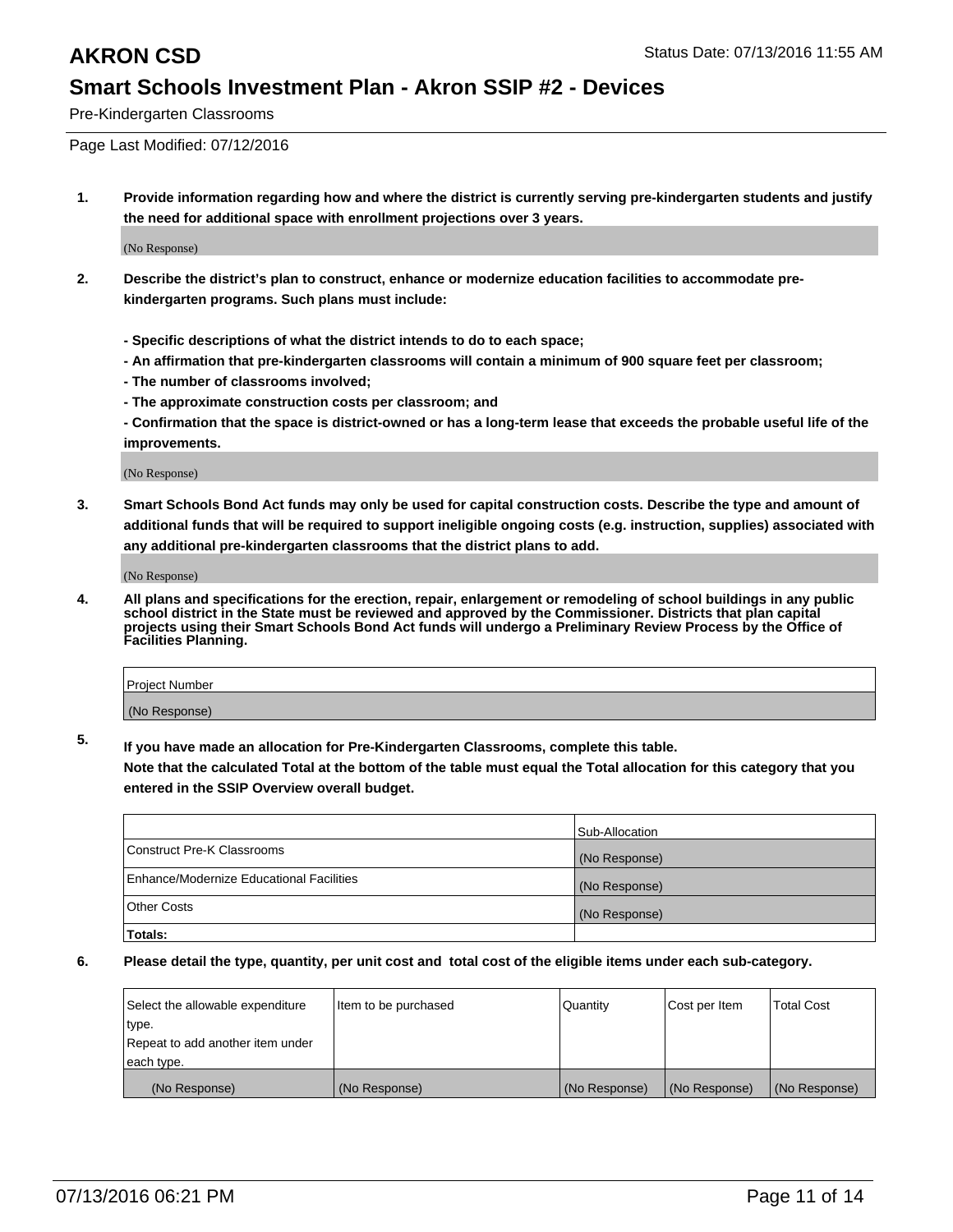Replace Transportable Classrooms

Page Last Modified: 07/12/2016

**1. Describe the district's plan to construct, enhance or modernize education facilities to provide high-quality instructional space by replacing transportable classrooms.**

(No Response)

**2. All plans and specifications for the erection, repair, enlargement or remodeling of school buildings in any public school district in the State must be reviewed and approved by the Commissioner. Districts that plan capital projects using their Smart Schools Bond Act funds will undergo a Preliminary Review Process by the Office of Facilities Planning.**

| Project Number |  |
|----------------|--|
| (No Response)  |  |

**3. For large projects that seek to blend Smart Schools Bond Act dollars with other funds, please note that Smart Schools Bond Act funds can be allocated on a pro rata basis depending on the number of new classrooms built that directly replace transportable classroom units.**

**If a district seeks to blend Smart Schools Bond Act dollars with other funds describe below what other funds are being used and what portion of the money will be Smart Schools Bond Act funds.**

(No Response)

**4. If you have made an allocation for Replace Transportable Classrooms, complete this table. Note that the calculated Total at the bottom of the table must equal the Total allocation for this category that you entered in the SSIP Overview overall budget.**

|                                                | Sub-Allocation |
|------------------------------------------------|----------------|
| Construct New Instructional Space              | (No Response)  |
| Enhance/Modernize Existing Instructional Space | (No Response)  |
| Other Costs                                    | (No Response)  |
| Totals:                                        |                |

| Select the allowable expenditure | Item to be purchased | Quantity      | Cost per Item | <b>Total Cost</b> |
|----------------------------------|----------------------|---------------|---------------|-------------------|
| type.                            |                      |               |               |                   |
| Repeat to add another item under |                      |               |               |                   |
| each type.                       |                      |               |               |                   |
| (No Response)                    | (No Response)        | (No Response) | (No Response) | (No Response)     |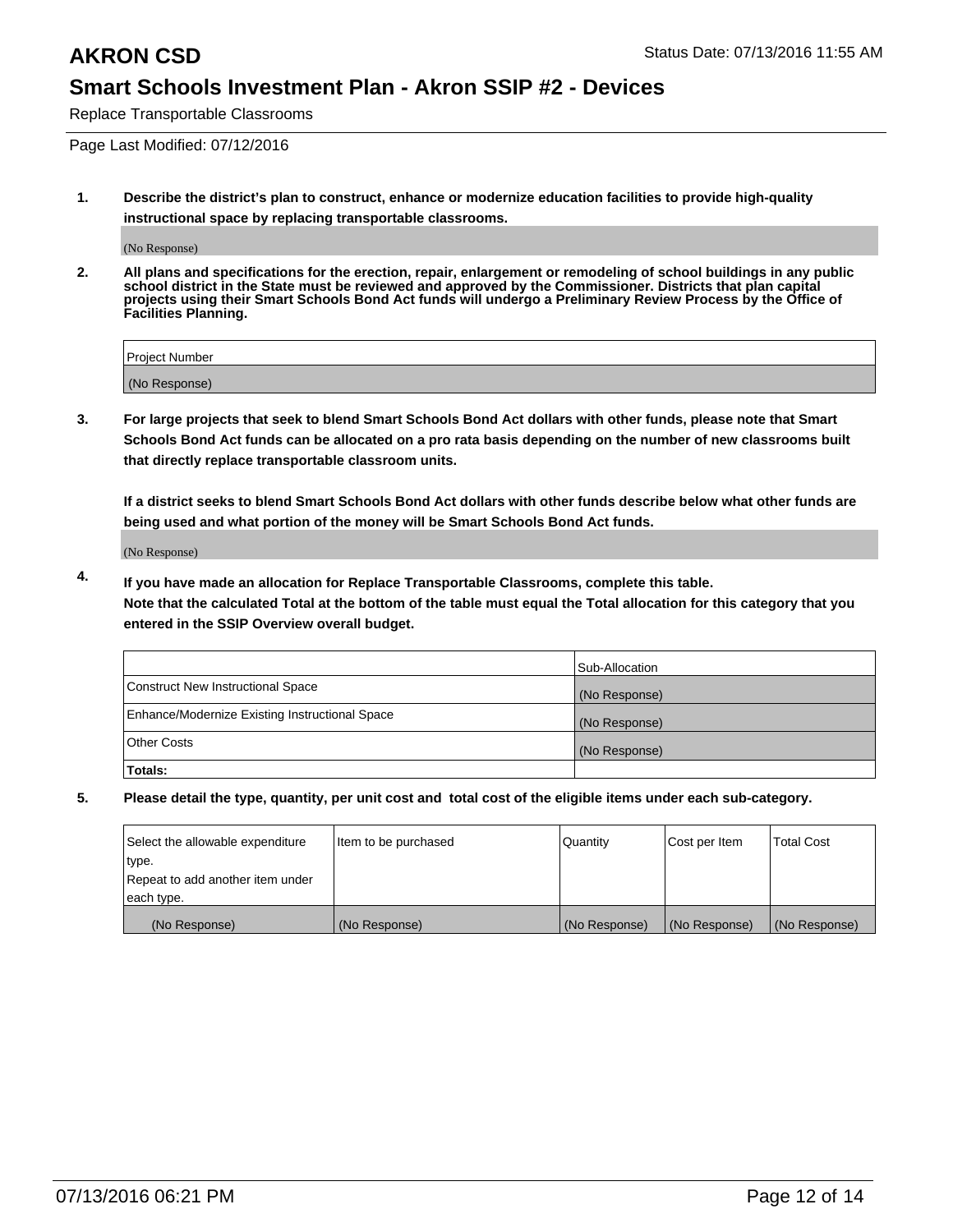High-Tech Security Features

Page Last Modified: 07/12/2016

**1. Describe how you intend to use Smart Schools Bond Act funds to install high-tech security features in school buildings and on school campuses.**

(No Response)

**2. All plans and specifications for the erection, repair, enlargement or remodeling of school buildings in any public school district in the State must be reviewed and approved by the Commissioner. Districts that plan capital projects using their Smart Schools Bond Act funds will undergo a Preliminary Review Process by the Office of Facilities Planning.** 

| Proiect Number |  |
|----------------|--|
| (No Response)  |  |

**3. Was your project deemed eligible for streamlined Review?**

| П | Yes |  |
|---|-----|--|
| П | Nο  |  |

**4. Include the name and license number of the architect or engineer of record.**

| Name          | License Number |
|---------------|----------------|
| (No Response) | (No Response)  |

**5. If you have made an allocation for High-Tech Security Features, complete this table.**

**Note that the calculated Total at the bottom of the table must equal the Total allocation for this category that you entered in the SSIP Overview overall budget.**

|                                                      | Sub-Allocation |
|------------------------------------------------------|----------------|
| Capital-Intensive Security Project (Standard Review) | (No Response)  |
| <b>Electronic Security System</b>                    | (No Response)  |
| <b>Entry Control System</b>                          | (No Response)  |
| Approved Door Hardening Project                      | (No Response)  |
| <b>Other Costs</b>                                   | (No Response)  |
| Totals:                                              |                |

| Select the allowable expenditure | Item to be purchased | Quantity      | Cost per Item | <b>Total Cost</b> |
|----------------------------------|----------------------|---------------|---------------|-------------------|
| type.                            |                      |               |               |                   |
| Repeat to add another item under |                      |               |               |                   |
| each type.                       |                      |               |               |                   |
| (No Response)                    | (No Response)        | (No Response) | (No Response) | (No Response)     |